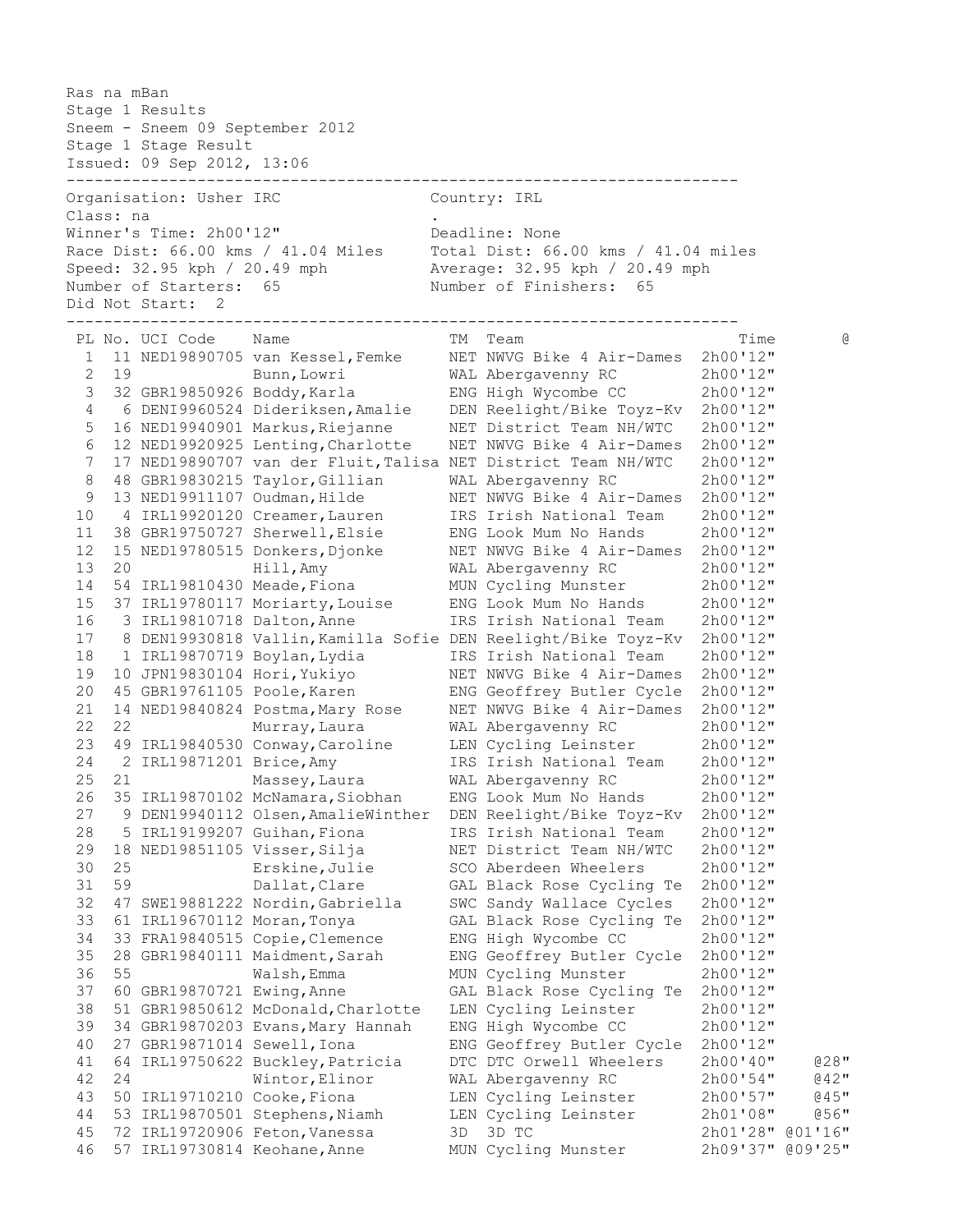| 47 | 39                          | Taromsari, Ishbel                 |     | PPR Pedal Power Race Team | 2h09'37"         | $\theta$ s/t                            |
|----|-----------------------------|-----------------------------------|-----|---------------------------|------------------|-----------------------------------------|
| 48 | 36 GBR19780210 McKay, Helen |                                   |     | ENG Look Mum No Hands     | 2h09'37"         | $\theta$ s/t                            |
| 49 |                             | 70 IRL19660115 Marconi, Monica    |     | JDC Orwell Joe Daly Cycle | 2h09'37"         | $\theta$ s/t                            |
| 50 |                             | 62 IRL19780612 Kennedy, Roisin    |     | WAT Waterford Racing Club | 2h11'49" @11'37" |                                         |
| 51 | 58 ESP19861105 Ortiz, Sarah |                                   |     | GAL Black Rose Cycling Te | 2h11'49''        | $\theta$ s/t                            |
| 52 | 52 IRL19800818 McEvoy, Orla |                                   |     | LEN Cycling Leinster      | 2h11'49''        | $\theta$ s/t                            |
| 53 |                             | 79 IRL19941114 Gourlay, Lauren    |     | JDC Orwell Joe Daly Cycle | 2h11'49"         | $\theta$ s/t                            |
| 54 |                             | 77 IRL19780124 Robinson, Karen    | 3D. | 3D TC                     | 2h11'49''        | $\begin{bmatrix} 0 & s/t \end{bmatrix}$ |
| 55 |                             | 63 IRL19631006 Hendron, Orla      |     | DTC DTC Orwell Wheelers   | 2h16'41''        | 016'29''                                |
| 56 | 67 IRL19811025 Soden, Lucy  |                                   |     | DTC DTC Orwell Wheelers   | 2h16'41''        | $\theta$ s/t                            |
| 57 |                             | 65 IRL19770712 Donnelly, Margaret |     | DTC DTC Orwell Wheelers   | 2h16'41"         | $\theta$ s/t                            |
| 58 | 74 IRL                      | Fox, Marie                        | 3D  | 3D TC                     | 2h16'41"         | $\theta$ s/t                            |
| 59 |                             | 29 GBR19690214 MacKay, Sandra     |     | ENG Geoffrey Butler Cycle | 2h21'28" @21'16" |                                         |
| 60 | 68 IRL                      | Cogan, Isabel                     |     | JDC Orwell Joe Daly Cycle | 2h23'08''        | 022'56''                                |
| 61 | 26                          | Perry, Jo-Ann                     |     | ENG Deal Tri Club         | 2h28'32"         | 028'20''                                |
| 62 |                             | 56 IRL19930606 Doherty, Nicola    |     | MUN Cycling Munster       | 2h32'35" @32'23" |                                         |
| 63 |                             | 76 IRL19761227 Mulvany, Maria     | 3D  | 3D TC                     | 2h32'35"         | $\alpha$ s/t                            |
| 64 |                             | 69 IRL19800923 Downes, Catherine  |     | JDC Orwell Joe Daly Cycle | 2h58'35" @58'23" |                                         |
| 65 | 75 IRL19720904 Finn, Tania  |                                   | 3D. | 3D TC                     | 3h00'47" @1h00'3 |                                         |

General Classification

|                |    | PL No. UCI Code | Name                    |             | CAT Team         | GC Time  | G          |
|----------------|----|-----------------|-------------------------|-------------|------------------|----------|------------|
| 1              |    | 11 NED19890705  | van Kessel, Femke       | L           | NWVG Bike 4 Air- | 2h00'12" |            |
| $\mathbf{2}$   | 19 |                 | Bunn, Lowri             | L           | Abergavenny RC   | 2h00'12" | $= s/t$    |
| 3              |    | 32 GBR19850926  | Boddy, Karla            | L           | High Wycombe CC  | 2h00'12" | $= s/t$    |
| $\overline{4}$ | 6  | DENI9960524     | Dideriksen, Amalie      | L           | Reelight/Bike To | 2h00'12" | $= s/t$    |
| 5              |    | 16 NED19940901  | Markus, Riejanne        | L           | District Team NH | 2h00'12" | $= s/t$    |
| 6              |    | 12 NED19920925  | Lenting, Charlotte      | L           | NWVG Bike 4 Air- | 2h00'12" | $= s/t$    |
| $\overline{7}$ | 17 | NED19890707     | van der Fluit, Talisa L |             | District Team NH | 2h00'12" | $= s/t$    |
| 8              | 48 | GBR19830215     | Taylor, Gillian         | L           | Abergavenny RC   | 2h00'12" | $= s/t$    |
| 9              |    | 13 NED19911107  | Oudman, Hilde           | L           | NWVG Bike 4 Air- | 2h00'12" | $= s/t$    |
| 10             | 4  | IRL19920120     | Creamer, Lauren         | $\mathbb L$ | Irish National T | 2h00'12" | $= s/t$    |
| 11             | 38 | GBR19750727     | Sherwell, Elsie         | L           | Look Mum No Hand | 2h00'12" | $= s/t$    |
| 12             | 15 | NED19780515     | Donkers, Djonke         | L           | NWVG Bike 4 Air- | 2h00'12" | $= s/t$    |
| 13             | 20 |                 | Hill, Amy               | L           | Abergavenny RC   | 2h00'12" | $= s/t$    |
| 14             |    | 54 IRL19810430  | Meade, Fiona            | $\mathbb L$ | Cycling Munster  | 2h00'12" | $= s/t$    |
| 15             | 37 | IRL19780117     | Moriarty, Louise        | L           | Look Mum No Hand | 2h00'12" | $= s/t$    |
| 16             | 3  | IRL19810718     | Dalton, Anne            | 4           | Irish National T | 2h00'12" | s/t<br>$=$ |
| 17             | 8  | DEN19930818     | Vallin, Kamilla Sofie   | L           | Reelight/Bike To | 2h00'12" | $= s/t$    |
| 18             | 1  | IRL19870719     | Boylan, Lydia           | L           | Irish National T | 2h00'12" | $= s/t$    |
| 19             | 10 | JPN19830104     | Hori, Yukiyo            | L           | NWVG Bike 4 Air- | 2h00'12" | s/t<br>$=$ |
| 20             | 45 | GBR19761105     | Poole, Karen            | L           | Geoffrey Butler  | 2h00'12" | s/t<br>$=$ |
| 21             | 14 | NED19840824     | Postma, Mary Rose       | L           | NWVG Bike 4 Air- | 2h00'12" | s/t<br>$=$ |
| 22             | 22 |                 | Murray, Laura           | L           | Abergavenny RC   | 2h00'12" | s/t<br>$=$ |
| 23             | 49 | IRL19840530     | Conway, Caroline        | L           | Cycling Leinster | 2h00'12" | $= s/t$    |
| 24             | 2  | IRL19871201     | Brice, Amy              | L           | Irish National T | 2h00'12" | $= s/t$    |
| 25             | 21 |                 | Massey, Laura           | L           | Abergavenny RC   | 2h00'12" | $= s/t$    |
| 26             |    | 35 IRL19870102  | McNamara, Siobhan       | L           | Look Mum No Hand | 2h00'12" | $= s/t$    |
| 27             | 9  | DEN19940112     | Olsen, AmalieWinther    | L           | Reelight/Bike To | 2h00'12" | $= s/t$    |
| 28             | 5  | IRL19199207     | Guihan, Fiona           | L           | Irish National T | 2h00'12" | $= s/t$    |
| 29             | 18 | NED19851105     | Visser, Silja           | L           | District Team NH | 2h00'12" | $= s/t$    |
| 30             | 25 |                 | Erskine, Julie          | L           | Aberdeen Wheeler | 2h00'12" | $= s/t$    |
| 31             | 59 |                 | Dallat, Clare           | $\mathbb L$ | Black Rose Cycli | 2h00'12" | $= s/t$    |
| 32             | 47 | SWE19881222     | Nordin, Gabriella       | L           | Sandy Wallace Cy | 2h00'12" | s/t<br>$=$ |
| 33             | 61 | IRL19670112     | Moran, Tonya            | L           | Black Rose Cycli | 2h00'12" | s/t<br>$=$ |
| 34             | 33 | FRA19840515     | Copie, Clemence         | L           | High Wycombe CC  | 2h00'12" | s/t<br>$=$ |
| 35             | 28 | GBR19840111     | Maidment, Sarah         | L           | Geoffrey Butler  | 2h00'12" | s/t<br>$=$ |
| 36             | 55 |                 | Walsh, Emma             | L           | Cycling Munster  | 2h00'12" | s/t<br>$=$ |
| 37             | 60 | GBR19870721     | Ewing, Anne             | L           | Black Rose Cycli | 2h00'12" | s/t<br>$=$ |
| 38             | 51 | GBR19850612     | McDonald, Charlotte     | L           | Cycling Leinster | 2h00'12" | $= s/t$    |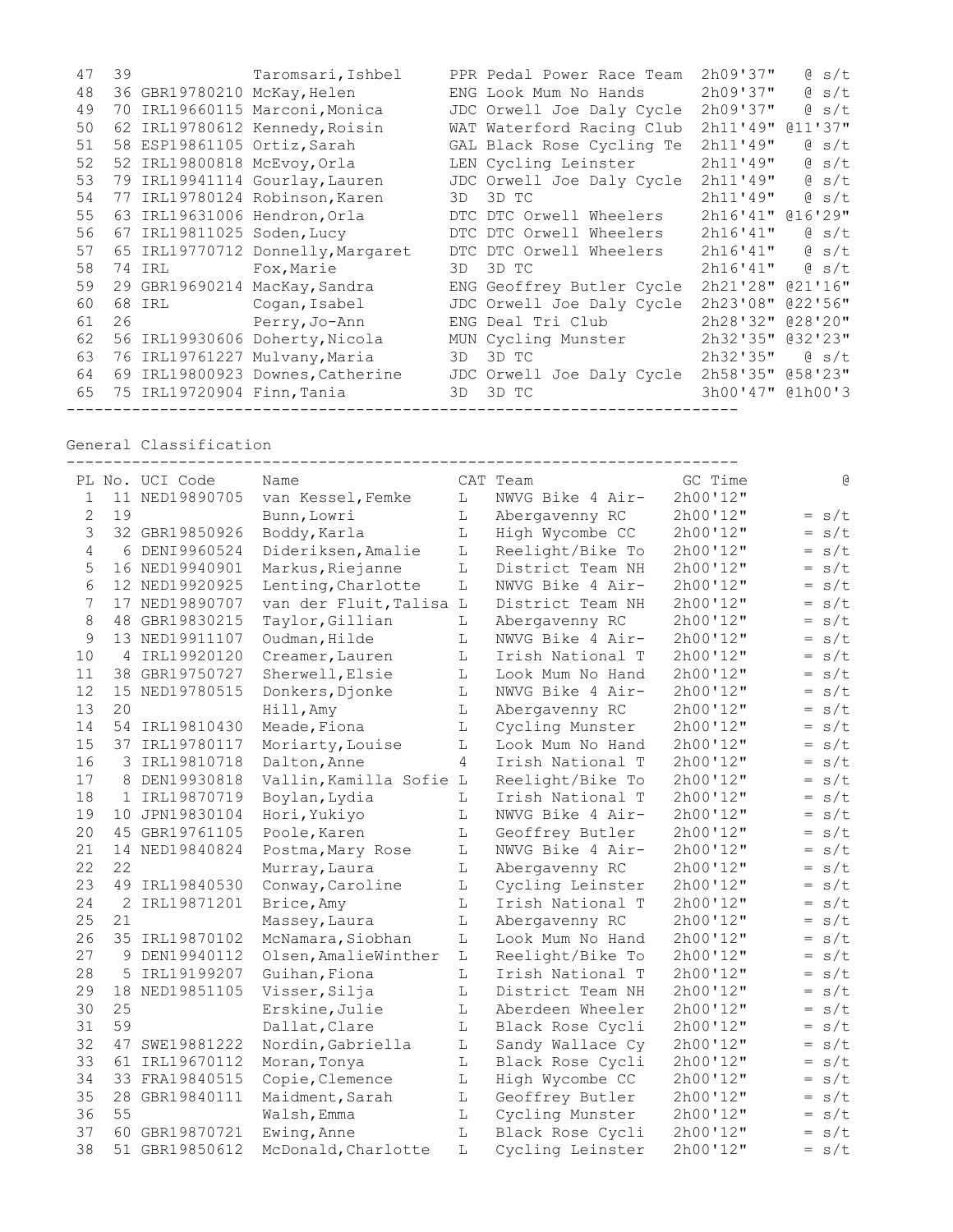| 39 | 34 GBR19870203    | Evans, Mary Hannah | L  | High Wycombe CC  | 2h00'12"  | $= s/t$   |
|----|-------------------|--------------------|----|------------------|-----------|-----------|
| 40 | GBR19871014<br>27 | Sewell, Iona       | L  | Geoffrey Butler  | 2h00'12"  | $= s/t$   |
| 41 | IRL19750622<br>64 | Buckley, Patricia  | L  | DTC Orwell Wheel | 2h00'40'' | $028$ "   |
| 42 | 24                | Wintor, Elinor     | L  | Abergavenny RC   | 2h00'54"  | $042$ "   |
| 43 | IRL19710210<br>50 | Cooke, Fiona       | L  | Cycling Leinster | 2h00'57"  | @45"      |
| 44 | IRL19870501<br>53 | Stephens, Niamh    | L  | Cycling Leinster | 2h01'08"  | $056$ "   |
| 45 | 72 IRL19720906    | Feton, Vanessa     | L  | 3D TC            | 2h01'28"  | 001'16"   |
| 46 | IRL19730814<br>57 | Keohane, Anne      | L  | Cycling Munster  | 2h09'37"  | 009'25"   |
| 47 | 39                | Taromsari, Ishbel  | L  | Pedal Power Race | 2h09'37"  | $= s/t$   |
| 48 | 36 GBR19780210    | McKay, Helen       | L  | Look Mum No Hand | 2h09'37"  | $= s/t$   |
| 49 | IRL19660115<br>70 | Marconi, Monica    | L  | Orwell Joe Daly  | 2h09'37"  | $= s/t$   |
| 50 | IRL19780612<br>62 | Kennedy, Roisin    | L  | Waterford Racing | 2h11'49"  | 011'37''  |
| 51 | 58 ESP19861105    | Ortiz, Sarah       | L  | Black Rose Cycli | 2h11'49"  | $= s/t$   |
| 52 | 52 IRL19800818    | McEvoy, Orla       | L  | Cycling Leinster | 2h11'49"  | $= s/t$   |
| 53 | IRL19941114<br>79 | Gourlay, Lauren    | L  | Orwell Joe Daly  | 2h11'49"  | $= s/t$   |
| 54 | IRL19780124<br>77 | Robinson, Karen    | L  | 3D TC            | 2h11'49"  | $= s/t$   |
| 55 | 63 IRL19631006    | Hendron, Orla      | L  | DTC Orwell Wheel | 2h16'41"  | 016'29''  |
| 56 | IRL19811025<br>67 | Soden, Lucy        | T. | DTC Orwell Wheel | 2h16'41"  | $= s/t$   |
| 57 | IRL19770712<br>65 | Donnelly, Margaret | L  | DTC Orwell Wheel | 2h16'41'' | $= s/t$   |
| 58 | 74 IRL            | Fox, Marie         | L  | 3D TC            | 2h16'41"  | $= s/t$   |
| 59 | GBR19690214<br>29 | MacKay, Sandra     | L  | Geoffrey Butler  | 2h21'28"  | 021'16''  |
| 60 | IRL<br>68         | Cogan, Isabel      | L  | Orwell Joe Daly  | 2h23'08"  | 022'56''  |
| 61 | 26                | Perry, Jo-Ann      | L  | Deal Tri Club    | 2h28'32"  | 028'20''  |
| 62 | IRL19930606<br>56 | Doherty, Nicola    | L  | Cycling Munster  | 2h32'35"  | @32'23"   |
| 63 | IRL19761227<br>76 | Mulvany, Maria     | L  | 3D TC            | 2h32'35"  | $= s/t$   |
| 64 | 69 IRL19800923    | Downes, Catherine  | L  | Orwell Joe Daly  | 2h58'35"  | @58'23"   |
| 65 | 75 IRL19720904    | Finn, Tania        | L  | 3D TC            | 3h00'47"  | @1h00'35" |
|    |                   |                    |    |                  |           |           |

Non starters/finishers/eliminated Riders

------------------------------------------------------------------------ Did Not Start: 41-Christian.A, 42-Weaver.M ------------------------------------------------------------------------

------------------------------------------------------------------------

Mountains Competition

| 1 6 Dideriksen, A DEN 8<br>2 21 Massey, L WAL 5<br>3 35 McNamara, S ENG 5 |  | TM Pt.s<br>PL No. Name |  |
|---------------------------------------------------------------------------|--|------------------------|--|
|                                                                           |  |                        |  |
|                                                                           |  |                        |  |
|                                                                           |  |                        |  |

County Rider Overall

|  | PL No. Name      | TМ      | Time     |  |  |
|--|------------------|---------|----------|--|--|
|  | 1 54 Meade, F    | $MUN =$ | 2h00'12" |  |  |
|  | 2 37 Moriarty, L | ENG @   |          |  |  |
|  | 3 49 Conway, C   | LEN @   |          |  |  |
|  | 4 35 McNamara, S | ENG @   |          |  |  |
|  | 5 59 Dallat, C   | GAL @   |          |  |  |
|  |                  |         |          |  |  |

------------------------------------------------------------------------

## Team General Classification

PL Name Time 1 NWVG Bike 6h00'36" 2 Abergaven =  $s/t$ 3 District =  $s/t$ 4 Irish Nat =  $s/t$ 5 Reelight/ =  $s/t$ 6 Look Mum = s/t 7 High Wyco = s/t